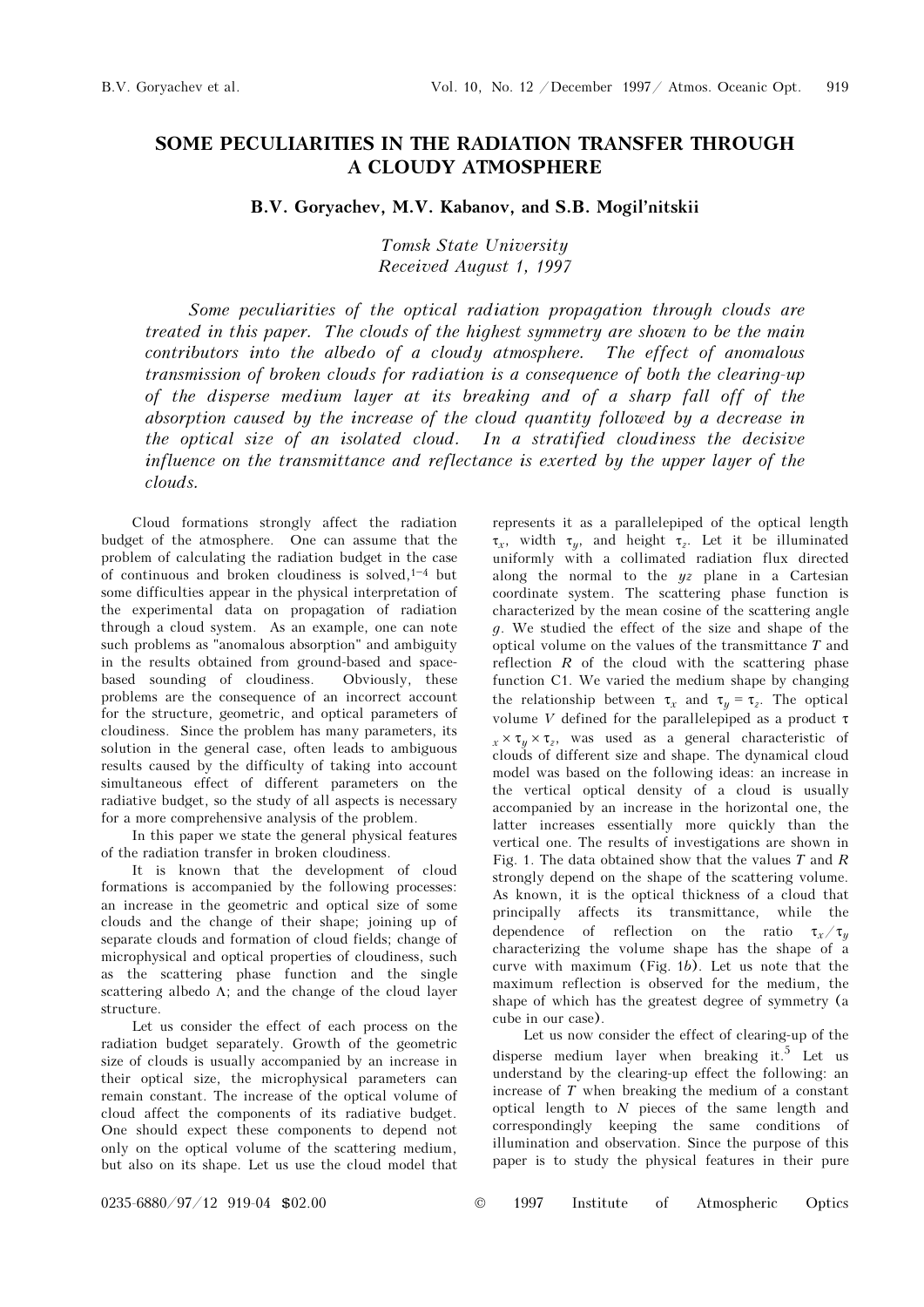undisturbed form, we do not take into account the interaction between separate parts of the scattering medium. Let us consider, how the degree of breaking the layer affects the radiative characteristics, taking into account the scattering phase function shape, single scattering albedo, and the optical length of the medium. Let us characterize the degree of breaking the medium m by the ratio of the optical section  $\tau_{u1} \times \tau_{z1}$  of one part of the medium to the optical section  $\tau_{\nu 0} \times \tau_{\nu 0}$  of the whole medium. Considering the simplest situation, breaking of one cloud into two parts of the same optical length as the initial cloud, one can suppose the transmittance of the whole cloud to be equal to the sum of transmittances of its parts, due to the additive principle as, for example, is in the model of cloudiness as "screens".



FIG. 1. Transmission T and reflection R of the cloud of the optical size  $\tau_x \times \tau_y \times \tau_z$  as functions of the optical volume at  $\Lambda = 1$ , scattering phase function C1. Transmission (1 and 3) and reflection (2 and 4) at  $\tau_x:\tau_y = 1:3.5$  and 1:1 respectively (a). Reflection R as a function of  $\tau_x/\tau_y$  (b).

It is known that the additive principle may not hold in the aforementioned model if energy exchange between "screens" occurred. However, the analysis of experimental data shows that there is no unambiguous relationship between the transmittance and cloud amount even at the absence of interaction between separate clouds. The results obtained show that the change of the cross size of a medium with a fixed length leads to the change of the budget of radiation propagating in a limited volume of a disperse medium, and hence, to the change of the transmittance value. Since the radiation fluxes to upper and lower hemispheres are determined when calculating the radiation budget, then, when breaking the medium into separate non-interacting parts an increase in the radiation transmission should be observed due to an increase of the fraction of light multiply scattered to the lower hemisphere.

This effect is illustrated in Fig. 2a the results of calculations presented in this figure show the action of the clearing-up effect in the specific cases. The effect of breaking on the transmission of radiation is small at small optical lengths ( $\tau_r \sim 1$ ), the effect increases as  $\tau_r$ and absorption grow.



FIG. 2. Transmission  $T(a)$  and the ratio  $Q(b)$  as functions of the degree of breaking the disperse medium m;  $\tau_{x0} = 1$ ,  $\Lambda = 1$ ,  $g = 0$  (1);  $\tau_{x0} = 1$ ,  $\Lambda = 0.7$ ,  $g = 0$  (*t'*);  $\tau_{x0} = 20$ ,  $\Lambda = 1$ ,  $g = 0$  (2);  $\tau_{x0} = 20$ ,  $\Lambda = 0.7$ ,  $g = 0$  (2');  $\tau_{x0} = 1$ ,  $\Lambda = 1$ ,  $g = 0.77$  (3) (cloud scattering phase function<sup>7</sup> C1);  $\tau_{x0} = 1$ ,  $\Lambda = 0.7$ ,  $g = 0.77$  (3');  $\tau_{x0} = 20$ ,  $\Lambda = 1$ ,  $g = 0.77$  (4);  $\tau_{x0} = 20$ ,  $\Lambda = 0.7$ ,  $q = 0.77(4)$ .

One more significant component of the radiation budget is the albedo of cloud systems, so the relationship between the transmission and reflection when breaking the medium is interesting. The ratio

 $Q = T/R$ .

shown in Fig. 2b weakly increases at  $\Lambda = 1$ , and at the presence of absorption the behavior of this dependence can change as the absorption in the medium changes. That can be explained by the change of the relationship between the radiation budget components (the increase of the fraction of absorbed radiation).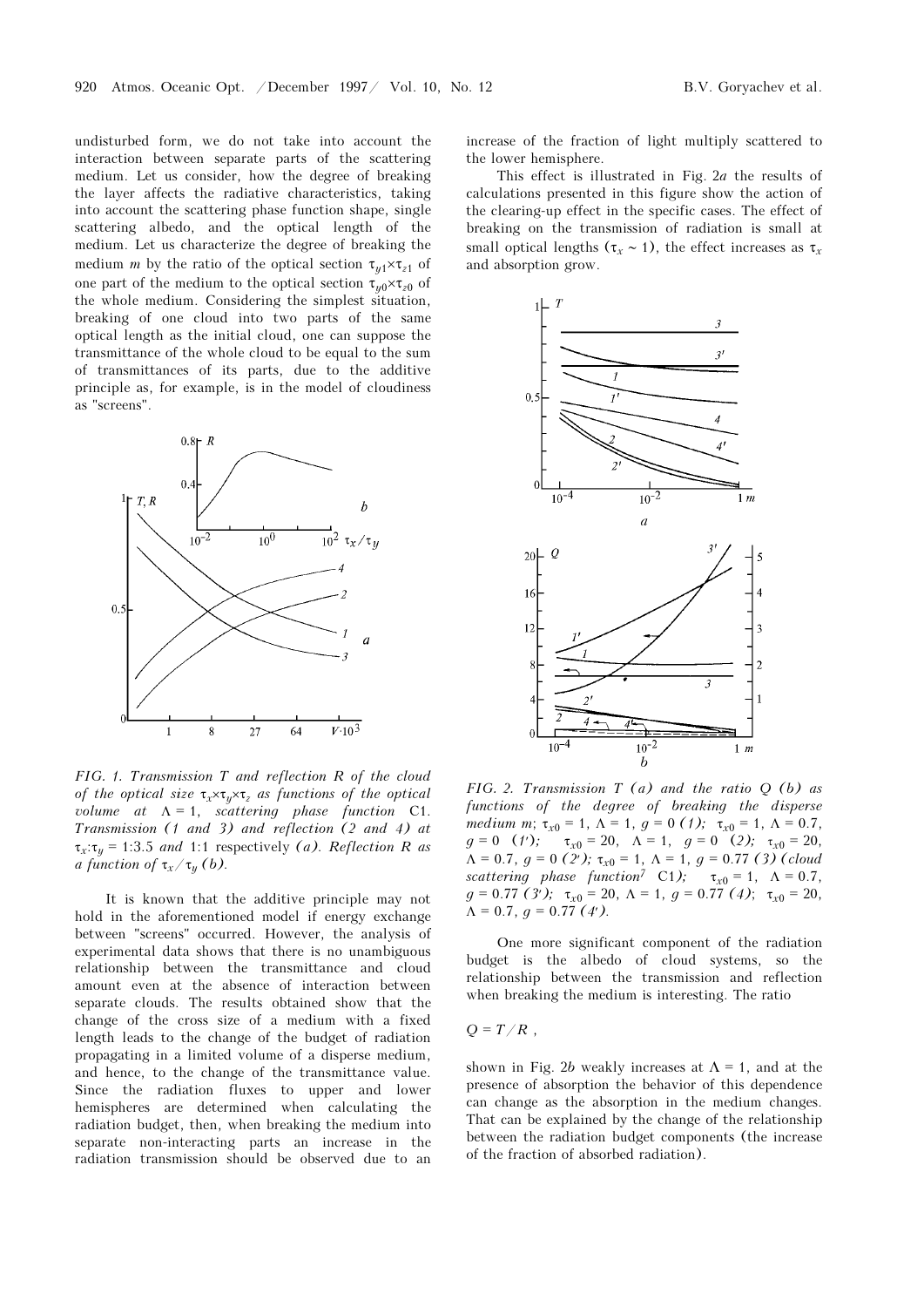Breaking of a disperse medium with absorption leads to one effect, more which is of extreme importance for the energy of the atmosphere. The matter is that a sharp decrease of the portion of absorbed radiation occurs at the increase of the cloud amount accompanied by a decrease in the cross size of an individual cloud (Fig. 3).



FIG. 3. Absorbed energy as a function of the degree of breaking the disperse medium m;  $\Lambda = 0.7$ ;  $\tau_{x0} = 1$  $(1, t)$ , 20  $(2, 2)$ ,  $q = 0$   $(1, 2)$ , 0.77  $(t', 2')$ .

As follows from the data presented the change of the scattering phase function shape does not affect the qualitative behavior of the curves in all cases considered. Since in general case the clearing-up value depends on the medium volume, then, as it was shown above, it is necessary to take into account the change of the medium size.

It order to reveal peculiarities in the radiation transfer in the inhomogeneous stratified media, the radiation transfer was studied in a spatial-limited medium of a parallelepiped shape with different optical size  $\tau_x$ ,  $\tau_y$ ,  $\tau_z$  at the number of layers equal to 3, and the single scattering albedo<sup>6</sup>  $\Lambda$  = 1.

Monodisperse suspensions of polystyrene latex with the particle size 0.1, 0.95 and 1.5  $\mu$ m in water were used as model media. The following layer combinations were studied: 123, 132, 213, 231, 312, 321, as well as each layer separately. Measurements were carried out of the intensity of radiation passing through the medium, reflected from the medium and escaping through the sides. The effect of the spatial limits of the medium on the radiation budget was studied at the following values of the optical size of the medium:  $\tau_{x1} = 5$ ;  $\tau_{x2} = \tau_{x3} = 10$ ;  $\tau_{y1} = 15$ ;  $\tau_{y2} =$ =  $\tau_{y3}$  = 30;  $\tau_z$  = 10; and  $\tau_{z2}$  =  $\tau_{z3}$  = 20. The values of transmittance  $T$ , reflection  $R$  and output through the side surface  $B$  were the following for each layer:

$$
T_1 = 0.189,
$$
  $T_2 = 0.553,$   $T_3 = 0.529;$   
\n $R_1 = 0.445,$   $R_2 = 0.124,$   $R_3 = 0.118;$   
\n $b_1 = 0.366,$   $b_2 = 0.323,$   $b_3 = 0.352.$ 

The results of subsequent investigations of the radiation transfer through a stratified inhomogeneous medium are presented in Fig. 4. The enhanced outgoing of radiation through the side is observed for the layer combination 132 at the optical thickness  $0-3$  in comparison with the combination 231. Subsequent increase of  $\tau$  weakly affects the intensity value, hence the integral radiation flux outgoing through the side surface of the stratified medium is significantly lower than in the layer combination 231. Let us note that the layers 2 and 3 are characterized by strongly elongated scattering phase function. As follows from Fig. 4a, the curve 321 has the same shape as the dependence 231 at a bit lower intensity values. The rearrangement of 2 and 3 between each other weakly affects the outgoing of radiation through the side surface. Therefore, the output of radiation through the sides is characterized by three types of distributions, and the distribution character determines the layer which is situated first in the layered medium. At the same time, the distribution of radiation coming through the side keeps its own peculiarity in each case.



FIG. 4. Distribution of the intensity of radiation outgoing through the side surface of the scattering medium. Numbers show the order of alternating the layers.  $\tau_{x1} = 5$ ;  $\tau_{x2} = \tau_{x3} = 10$ ;  $\tau_{y1} = \tau_{z1} = 15$ ;  $\tau_{y2} =$  $=\tau_{z2} = \tau_{z3} = \tau_{z3} = 30.$